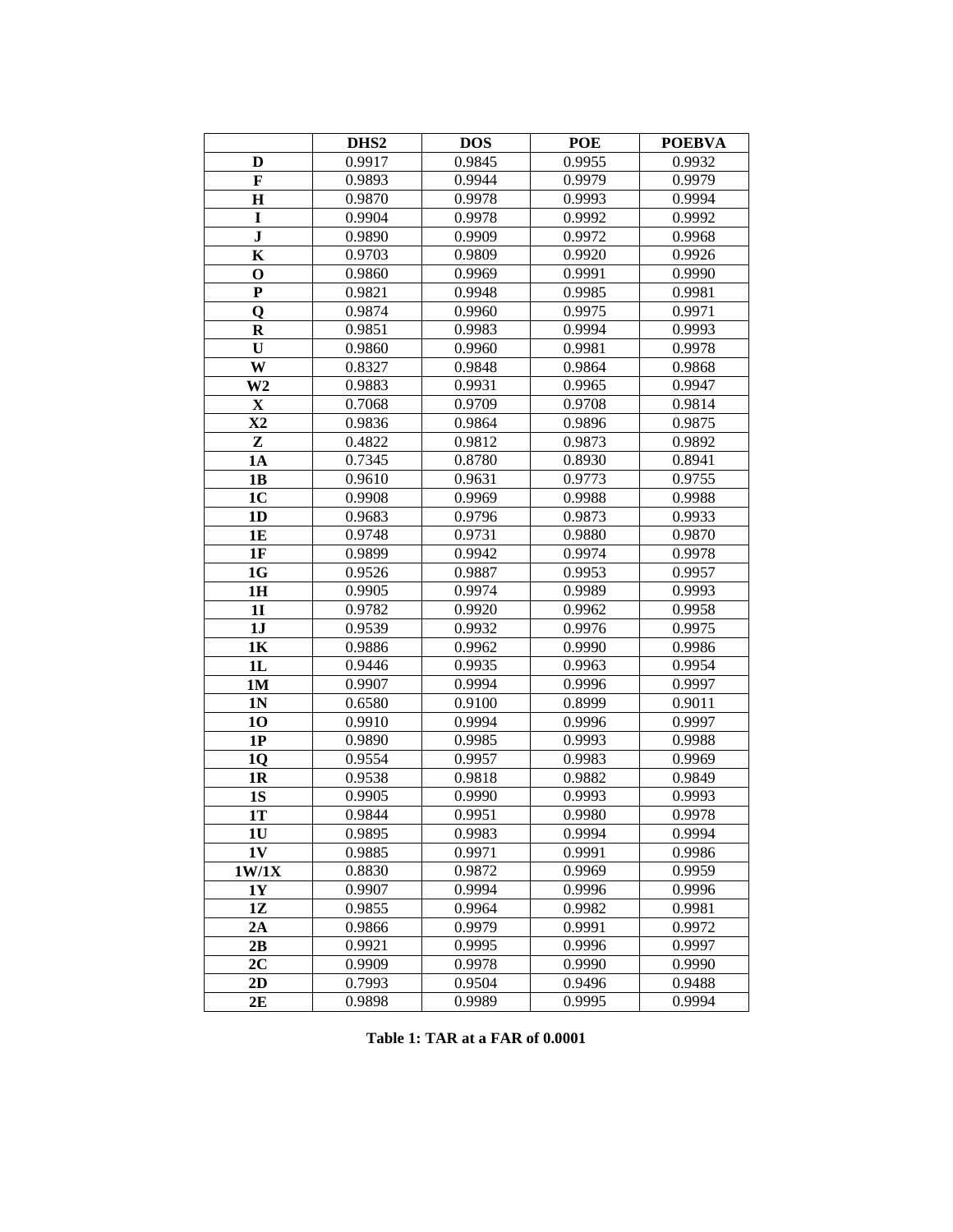|                | DHS <sub>2</sub> | <b>DOS</b> | POE    | <b>POEBVA</b> |
|----------------|------------------|------------|--------|---------------|
| D              | 0.9987           | 0.9950     | 0.9988 | 0.9987        |
| $\mathbf F$    | 0.9968           | 0.9985     | 0.9995 | 0.9996        |
| $\bf H$        | 0.9932           | 0.9996     | 0.9997 | 0.9999        |
| I              | 0.9985           | 0.9996     | 0.9997 | 0.9997        |
| ${\bf J}$      | 0.9928           | 0.9967     | 0.9990 | 0.9986        |
| K              | 0.9904           | 0.9933     | 0.9976 | 0.9975        |
| $\mathbf 0$    | 0.9915           | 0.9989     | 0.9995 | 0.9996        |
| ${\bf P}$      | 0.9866           | 0.9973     | 0.9991 | 0.9989        |
| $\mathbf 0$    | NA               | <b>NA</b>  | NA     | NA            |
| $\bf R$        | 0.9933           | 0.9997     | 0.9997 | 0.9998        |
| U              | 0.9928           | 0.9986     | 0.9993 | 0.9992        |
| W              | 0.8646           | 0.9952     | 0.9973 | 0.9970        |
| W <sub>2</sub> | 0.9950           | 0.9982     | 0.9992 | 0.9987        |
| $\mathbf X$    | 0.8583           | 0.9901     | 0.9925 | 0.9946        |
| $\mathbf{X}2$  | 0.9930           | 0.9975     | 0.9984 | 0.9973        |
| Z              | 0.5202           | 0.9955     | 0.9978 | 0.9977        |
| <b>1A</b>      | 0.8208           | 0.9513     | 0.9631 | 0.9609        |
| 1B             | 0.9892           | 0.9842     | 0.9942 | 0.9939        |
| 1 <sub>C</sub> | 0.9949           | 0.9990     | 0.9994 | 0.9997        |
| 1 <sub>D</sub> | 0.9905           | 0.9937     | 0.9968 | 0.9973        |
| 1E             | 0.9935           | 0.9884     | 0.9965 | 0.9959        |
| 1F             | 0.9944           | 0.9984     | 0.9994 | 0.9993        |
| 1G             | 0.9944           | 0.9984     | 0.9994 | 0.9993        |
| 1H             | 0.9944           | 0.9993     | 0.9995 | 0.9999        |
| <b>1I</b>      | 0.9917           | 0.9969     | 0.9987 | 0.9983        |
| 1J             | 0.9595           | 0.9962     | 0.9983 | 0.9987        |
| 1K             | 0.9964           | 0.9991     | 0.9996 | 0.9996        |
| 1L             | 0.9601           | 0.9989     | 0.9991 | 0.9992        |
| <b>1M</b>      | 0.9950           | 0.9999     | 0.9997 | 0.9999        |
| 1 <sub>N</sub> | NA               | <b>NA</b>  | NA     | NA            |
| 10             | 0.9958           | 0.9999     | 0.9997 | 0.9999        |
| 1P             | 0.9940           | 0.9997     | 0.9996 | 0.9997        |
| 1 <sub>Q</sub> | 0.9641           | 0.9988     | 0.9993 | 0.9990        |
| 1 <sub>R</sub> | 0.9622           | 0.9942     | 0.9972 | 0.9973        |
| <b>1S</b>      | 0.9945           | 0.9999     | 0.9997 | 0.9997        |
| 1T             | 0.9913           | 0.9987     | 0.9992 | 0.9991        |
| 1 <sub>U</sub> | 0.9951           | 0.9999     | 0.9996 | 0.9999        |
| 1V             | 0.9961           | 0.9996     | 0.9997 | 0.9997        |
| 1W/1X          | 0.8902           | 0.9957     | 0.9989 | 0.9987        |
| 1Y             | 0.9953           | 0.9999     | 0.9997 | 0.9999        |
| 1Z             | 0.9897           | 0.9983     | 0.9990 | 0.9991        |
| 2A             | 0.9900           | 0.9997     | 0.9996 | 0.9982        |
| 2B             | 0.9970           | 0.9998     | 0.9997 | 0.9999        |
| 2C             | 0.9964           | 0.9994     | 0.9996 | 0.9997        |
| 2D             | 0.8424           | 0.9736     | 0.9774 | 0.9768        |
| 2E             | 0.9940           | 0.9997     | 0.9997 | 0.9998        |

**Table 2: TAR at a FAR of 0.01**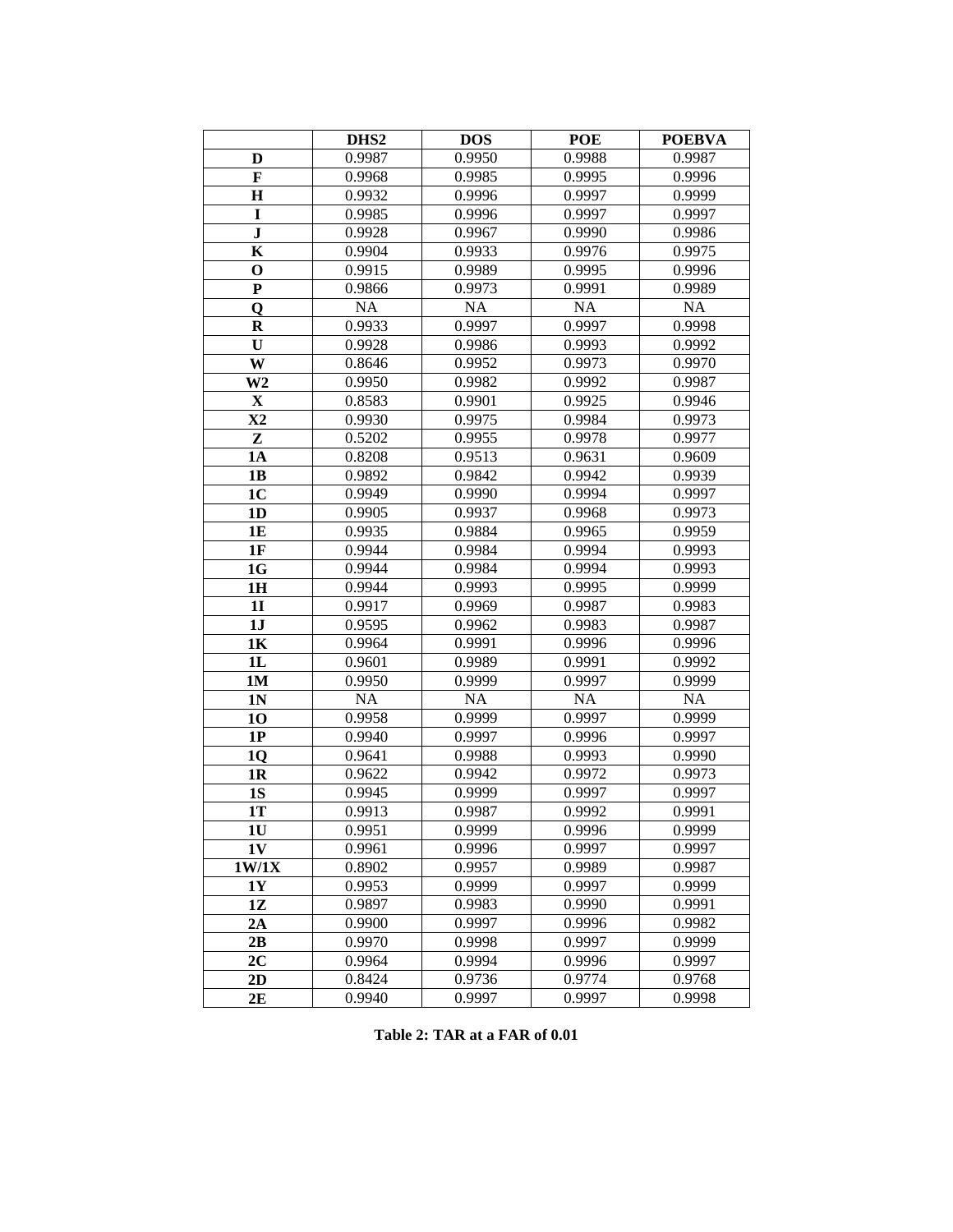|                         | DHS <sub>2</sub> | <b>DOS</b> | <b>POE</b> | <b>POEBVA</b> |
|-------------------------|------------------|------------|------------|---------------|
| D                       | 0.0083           | 0.0155     | 0.0045     | 0.0068        |
| $\mathbf F$             | 0.0107           | 0.0056     | 0.0021     | 0.0021        |
| $\bf H$                 | 0.0130           | 0.0022     | 0.0007     | 0.0006        |
| I                       | 0.0096           | 0.0022     | 0.0008     | 0.0008        |
| ${\bf J}$               | 0.0110           | 0.0091     | 0.0028     | 0.0032        |
| K                       | 0.0297           | 0.0191     | 0.0080     | 0.0074        |
| $\mathbf 0$             | 0.0140           | 0.0031     | 0.0009     | 0.0010        |
| ${\bf P}$               | 0.0179           | 0.0052     | 0.0015     | 0.0019        |
| $\overline{\mathbf{Q}}$ | 0.0126           | 0.0040     | 0.0025     | 0.0029        |
| $\bf R$                 | 0.0149           | 0.0017     | 0.0006     | 0.0007        |
| U                       | 0.0140           | 0.0040     | 0.0019     | 0.0022        |
| W                       | 0.1673           | 0.0152     | 0.0136     | 0.0132        |
| W <sub>2</sub>          | 0.0117           | 0.0069     | 0.0035     | 0.0053        |
| $\mathbf X$             | 0.2932           | 0.0291     | 0.0292     | 0.0186        |
| $\mathbf{X}2$           | 0.0164           | 0.0136     | 0.0104     | 0.0125        |
| Z                       | 0.5178           | 0.0188     | 0.0127     | 0.0108        |
| <b>1A</b>               | 0.2655           | 0.1220     | 0.1070     | 0.1059        |
| 1B                      | 0.0390           | 0.0369     | 0.0227     | 0.0245        |
| 1 <sub>C</sub>          | 0.0092           | 0.0031     | 0.0012     | 0.0012        |
| 1 <sub>D</sub>          | 0.0317           | 0.0204     | 0.0127     | 0.0067        |
| 1E                      | 0.0252           | 0.0269     | 0.0120     | 0.0130        |
| 1F                      | 0.0101           | 0.0058     | 0.0026     | 0.0022        |
| 1G                      | 0.0474           | 0.0113     | 0.0047     | 0.0043        |
| 1H                      | 0.0095           | 0.0026     | 0.0011     | 0.0007        |
| 1 <sub>I</sub>          | 0.0218           | 0.0080     | 0.0038     | 0.0042        |
| 1J                      | 0.0461           | 0.0068     | 0.0024     | 0.0025        |
| 1K                      | 0.0114           | 0.0038     | 0.0010     | 0.0014        |
| 1L                      | 0.0554           | 0.0065     | 0.0037     | 0.0046        |
| <b>1M</b>               | 0.0093           | 0.0006     | 0.0004     | 0.0003        |
| 1 <sub>N</sub>          | 0.3420           | 0.0900     | 0.1001     | 0.0989        |
| 10                      | 0.0090           | 0.0006     | 0.0004     | 0.0003        |
| 1P                      | 0.0110           | 0.0015     | 0.0007     | 0.0012        |
| <b>1Q</b>               | 0.0446           | 0.0043     | 0.0017     | 0.0031        |
| 1 <sub>R</sub>          | 0.0462           | 0.0182     | 0.0118     | 0.0151        |
| 1S                      | 0.0095           | 0.0010     | 0.0007     | 0.0007        |
| 1T                      | 0.0156           | 0.0049     | 0.0020     | 0.0022        |
| 1 <sub>U</sub>          | 0.0105           | 0.0017     | 0.0006     | 0.0006        |
| 1V                      | 0.0115           | 0.0029     | 0.0009     | 0.0014        |
| 1W/1X                   | 0.1170           | 0.0128     | 0.0031     | 0.0041        |
| 1Y                      | 0.0093           | 0.0006     | 0.0004     | 0.0004        |
| 1Z                      | 0.0145           | 0.0036     | 0.0018     | 0.0019        |
| 2A                      | 0.0134           | 0.0021     | 0.0009     | 0.0028        |
| 2B                      | 0.0079           | 0.0005     | 0.0004     | 0.0003        |
| 2C                      | 0.0091           | 0.0022     | 0.0010     | 0.0010        |
| 2D                      | 0.2007           | 0.0496     | 0.0504     | 0.0512        |
| 2E                      | 0.0102           | 0.0011     | 0.0005     | 0.0006        |

**Table 3: FRR at a FAR of 0.0001**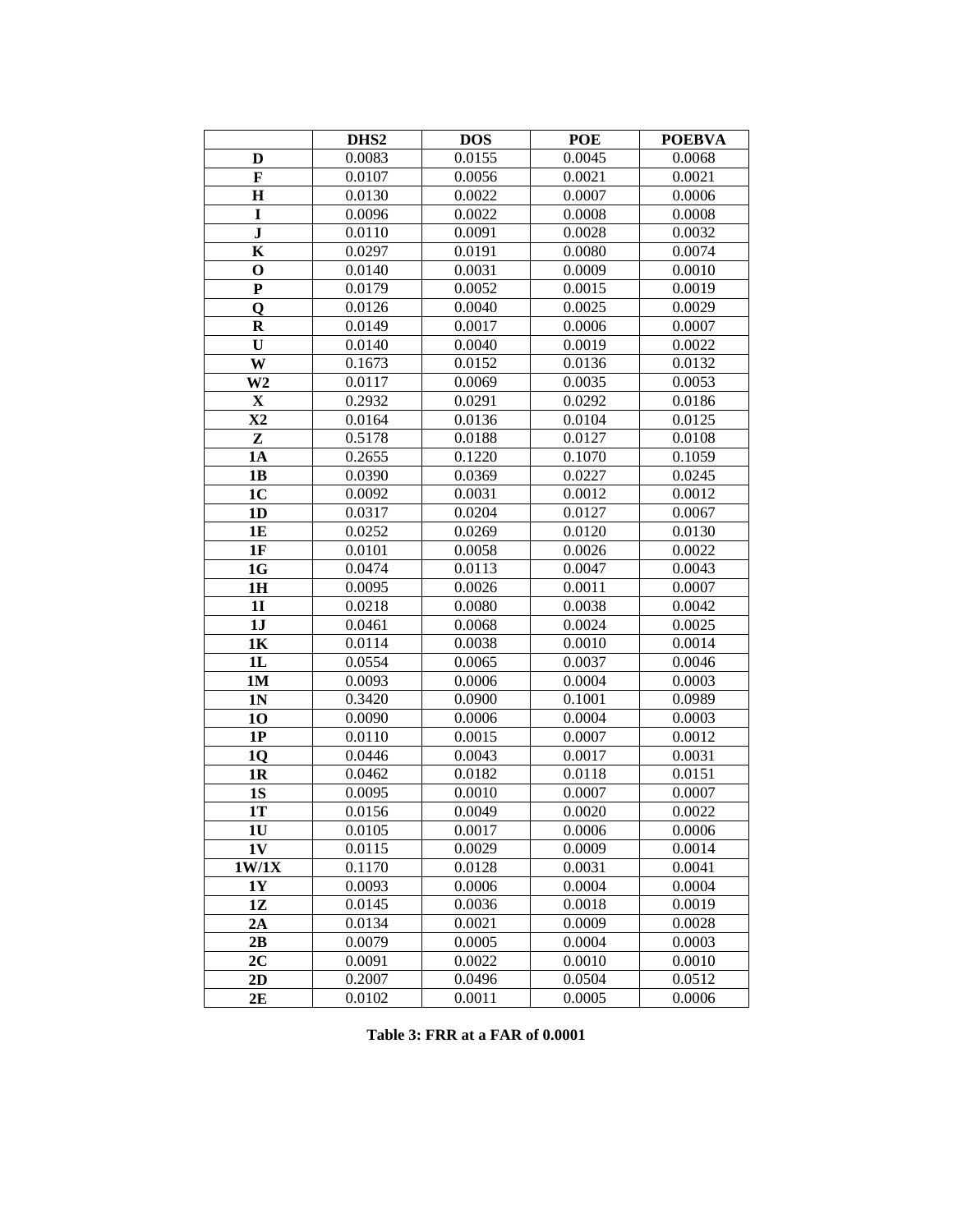|                | DHS <sub>2</sub> | <b>DOS</b>       | <b>POE</b>       | <b>POEBVA</b>    |
|----------------|------------------|------------------|------------------|------------------|
| D              | 0.0013           | 0.0050           | 0.0012           | 0.0013           |
| $\mathbf F$    | 0.0032           | 0.0015           | 0.0005           | 0.0004           |
| $\bf H$        | 0.0068           | 0.0004           | 0.0003           | 0.0001           |
| I              | 0.0015           | 0.0004           | 0.0003           | 0.0003           |
| ${\bf J}$      | 0.0072           | 0.0033           | 0.0010           | 0.0014           |
| $\mathbf K$    | 0.0096           | 0.0067           | 0.0024           | 0.0025           |
| $\mathbf 0$    | 0.0085           | 0.0011           | 0.0005           | 0.0004           |
| ${\bf P}$      | 0.0134           | 0.0027           | 0.0009           | 0.0011           |
| $\overline{Q}$ | NA               | NA               | NA               | NA               |
| $\bf R$        | 0.0067           | 0.0003           | 0.0003           | 0.0002           |
| U              | 0.0072           | 0.0014           | 0.0007           | 0.0008           |
| W              | 0.1354           | 0.0048           | 0.0027           | 0.0030           |
| W <sub>2</sub> | 0.0050           | 0.0018           | 0.0008           | 0.0013           |
| $\mathbf X$    | 0.1417           | 0.0098           | 0.0075           | 0.0054           |
| X2             | 0.0070           | 0.0025           | 0.0016           | 0.0027           |
| Z              | 0.4798           | 0.0045           | 0.0022           | 0.0023           |
| <b>1A</b>      | 0.1792           | 0.0487           | 0.0369           | 0.0391           |
| 1B             | 0.0108           | 0.0158           | 0.0058           | 0.0061           |
| 1 <sub>C</sub> | 0.0051           | 0.0010           | 0.0006           | 0.0003           |
| 1 <sub>D</sub> | 0.0095           | 0.0063           | 0.0032           | 0.0027           |
| 1E             | 0.0065           | 0.0116           | 0.0035           | 0.0041           |
| 1F             | 0.0056           | 0.0016           | 0.0006           | 0.0007           |
| 1G             | 0.0377           | 0.0055           | 0.0024           | 0.0021           |
| 1H             | 0.0056           | 0.0007           | 0.0005           | 0.0001           |
| <b>1I</b>      | 0.0083           | 0.0031           | 0.0013           | 0.0017           |
| 1J             | 0.0405           | 0.0038           | 0.0017           | 0.0013           |
| 1K             | 0.0036           | 0.0009           | 0.0004           | 0.0004           |
| 1L             | 0.0399           | 0.0011           | 0.0009           | 0.0008           |
| <b>1M</b>      | 0.0050           | 0.0001           | 0.0003           | 0.0001           |
| 1 <sub>N</sub> | <b>NA</b>        | NA               | NA               | NA               |
| 10             | 0.0042           | 0.0001           | 0.0003           | < 0.00002        |
| 1P             | 0.0060           | 0.0003           | 0.0004           | 0.0003           |
| <b>1Q</b>      | 0.0359           | 0.0012           | 0.0007           | 0.0010           |
| 1 <sub>R</sub> | 0.0378           | 0.0058           | 0.0028           | 0.0027           |
| <b>1S</b>      | 0.0055           | 0.0001           | 0.0003           | 0.0003           |
| 1T             | 0.0087           | 0.0013           | 0.0008           | 0.0009           |
| 1 <sub>U</sub> | 0.0049           | 0.0001           | 0.0004           | 0.0001           |
| 1V             | 0.0039           | 0.0004           | 0.0003           | 0.0003           |
| 1X/1W          | 0.1098           | 0.0043           | 0.0011           | 0.0013           |
| 1Y             | 0.0047<br>0.0103 | 0.0001<br>0.0017 | 0.0003<br>0.0010 | 0.0001<br>0.0009 |
| 1Z<br>2A       | 0.0100           | 0.0003           | 0.0004           | 0.0018           |
| 2B             | 0.0030           | 0.0002           | 0.0003           | 0.0001           |
| 2C             | 0.0036           | 0.0006           | 0.0004           | 0.0003           |
| 2D             | 0.1576           | 0.0264           | 0.0226           | 0.0232           |
| 2E             | 0.0060           | 0.0003           | 0.0003           | 0.0002           |
|                |                  |                  |                  |                  |

**Table 4: FRR at a FAR of 0.01**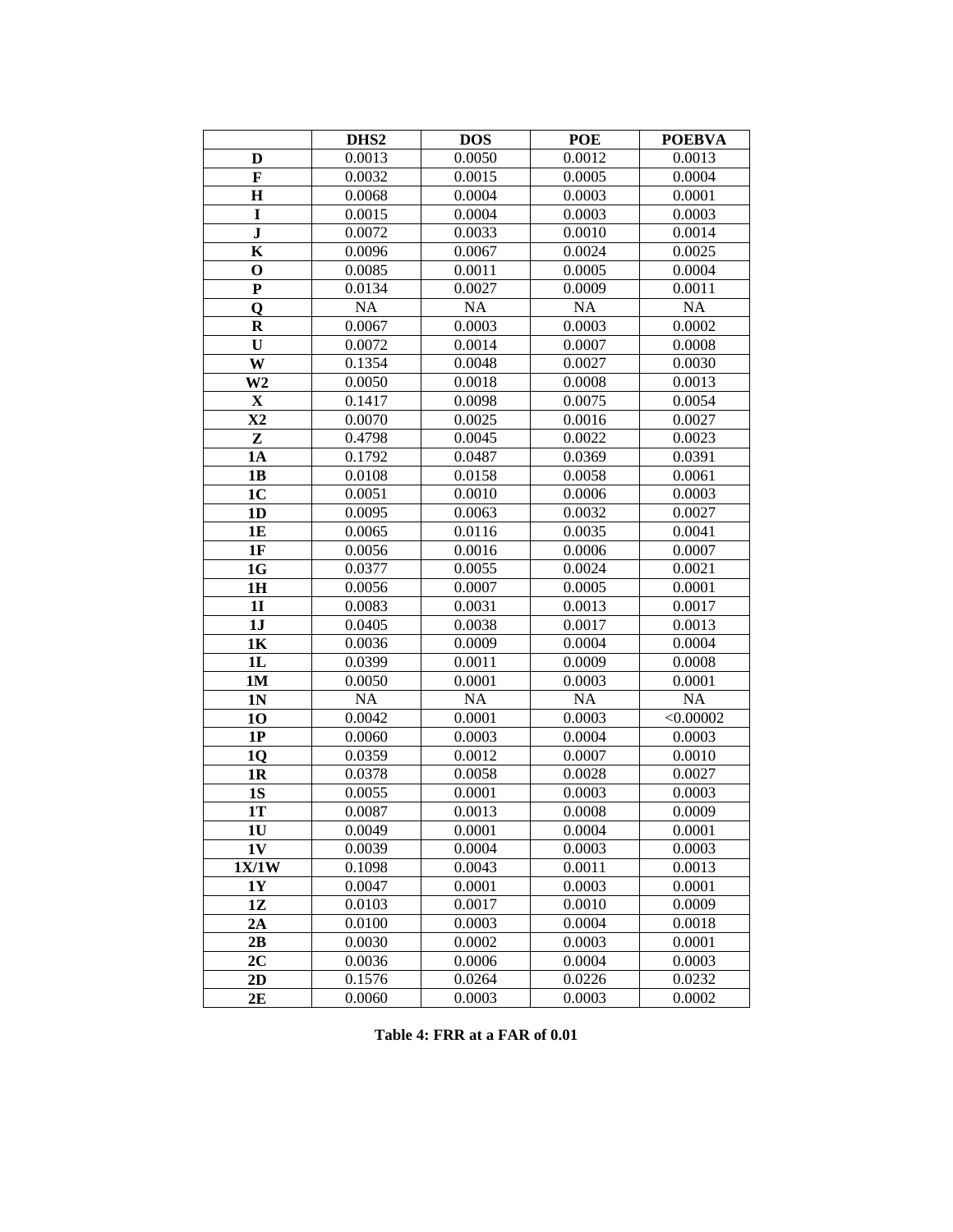|                |           | DHS <sub>2</sub> |           | <b>DOS</b> |           | <b>POE</b>   | <b>POEBVA</b> |        |
|----------------|-----------|------------------|-----------|------------|-----------|--------------|---------------|--------|
|                | <b>RI</b> | LI               | <b>RI</b> | LI         | <b>RI</b> | $\mathbf{L}$ | <b>RI</b>     | LI     |
| D              | 0.9450    | 0.9504           | 0.9630    | 0.9328     | 0.9755    | 0.9605       | 0.9746        | 0.9545 |
| $\mathbf F$    | 0.9624    | 0.9628           | 0.9767    | 0.9575     | 0.9833    | 0.9691       | 0.9832        | 0.9682 |
| $\mathbf H$    | 0.9608    | 0.9603           | 0.9919    | 0.9768     | 0.9924    | 0.9871       | 0.9939        | 0.9877 |
| I              | 0.9699    | 0.9724           | 0.9892    | 0.9771     | 0.9895    | 0.9830       | 0.9906        | 0.9833 |
| ${\bf J}$      | 0.9545    | 0.9497           | 0.9667    | 0.9414     | 0.9739    | 0.9608       | 0.9776        | 0.9609 |
| K              | 0.8758    | 0.8811           | 0.9394    | 0.8917     | 0.9518    | 0.9298       | 0.9497        | 0.9237 |
| $\mathbf 0$    | 0.9593    | 0.9579           | 0.9883    | 0.9722     | 0.9901    | 0.9847       | 0.9914        | 0.9825 |
| ${\bf P}$      | 0.9463    | 0.9435           | 0.9811    | 0.9595     | 0.9843    | 0.9751       | 0.9860        | 0.9736 |
| Q              | 0.9525    | 0.9604           | 0.9849    | 0.9748     | 0.9788    | 0.9724       | 0.9852        | 0.9725 |
| $\bf R$        | 0.9653    | 0.9690           | 0.9920    | 0.9791     | 0.9926    | 0.9877       | 0.9929        | 0.9880 |
| $\mathbf U$    | 0.9532    | 0.9577           | 0.9861    | 0.9723     | 0.9815    | 0.9754       | 0.9870        | 0.9758 |
| W              | 0.7264    | 0.7241           | 0.9518    | 0.9123     | 0.9515    | 0.9289       | 0.9488        | 0.9286 |
| W <sub>2</sub> | 0.9541    | 0.9509           | 0.9701    | 0.9483     | 0.9756    | 0.9655       | 0.9699        | 0.9520 |
| X              | 0.6963    | 0.6935           | 0.9496    | 0.9149     | 0.9560    | 0.9325       | 0.9591        | 0.9337 |
| $\mathbf{X}2$  | 0.9468    | 0.9391           | 0.9655    | 0.9407     | 0.9739    | 0.9550       | 0.9661        | 0.9462 |
| Z              | 0.3921    | 0.4034           | 0.9509    | 0.9084     | 0.9559    | 0.9266       | 0.9603        | 0.9230 |
| <b>1A</b>      | 0.5710    | 0.5803           | 0.7721    | 0.7055     | 0.7508    | 0.7118       | 0.7877        | 0.7241 |
| 1B             | 0.8607    | 0.8425           | 0.9207    | 0.8489     | 0.9249    | 0.8667       | 0.9280        | 0.8687 |
| 1 <sub>C</sub> | 0.9678    | 0.9638           | 0.9798    | 0.9649     | 0.9861    | 0.9762       | 0.9891        | 0.9735 |
| 1 <sub>D</sub> | 0.9335    | 0.9341           | 0.9637    | 0.9358     | 0.9702    | 0.9573       | 0.9754        | 0.9567 |
| 1E             | 0.8998    | 0.8735           | 0.9343    | 0.8766     | 0.9538    | 0.9170       | 0.9480        | 0.9045 |
| 1F             | 0.9575    | 0.9614           | 0.9785    | 0.9565     | 0.9810    | 0.9676       | 0.9822        | 0.9665 |
| 1G             | 0.8924    | 0.9010           | 0.9731    | 0.9527     | 0.9745    | 0.9552       | 0.9788        | 0.9588 |
| 1H             | 0.9639    | 0.9643           | 0.9800    | 0.9660     | 0.9842    | 0.9750       | 0.9869        | 0.9777 |
| <b>1I</b>      | 0.9097    | 0.9239           | 0.9700    | 0.9540     | 0.9722    | 0.9552       | 0.9748        | 0.9499 |
| 1J             | 0.9049    | 0.9126           | 0.9822    | 0.9661     | 0.9818    | 0.9692       | 0.9855        | 0.9730 |
| 1 <sub>K</sub> | 0.9670    | 0.9653           | 0.9843    | 0.9675     | 0.9884    | 0.9828       | 0.9878        | 0.9758 |
| 1L             | 0.8767    | 0.8896           | 0.9779    | 0.9570     | 0.9774    | 0.9545       | 0.9759        | 0.9542 |
| 1M             | 0.9765    | 0.9797           | 0.9956    | 0.9874     | 0.9954    | 0.9931       | 0.9966        | 0.9918 |
| 1 <sub>N</sub> | 0.5286    | 0.5450           | 0.8522    | 0.7615     | 0.8142    | 0.7556       | 0.8246        | 0.7598 |
| 10             | 0.9811    | 0.9822           | 0.9955    | 0.9866     | 0.9955    | 0.9928       | 0.9965        | 0.9924 |
| 1P             | 0.9668    | 0.9690           | 0.9922    | 0.9815     | 0.9887    | 0.9848       | 0.9923        | 0.9855 |
| 1Q             | 0.8978    | 0.9058           | 0.9787    | 0.9565     | 0.9823    | 0.9706       | 0.9806        | 0.9629 |
| 1R             | 0.8966    | 0.8994           | 0.9539    | 0.9172     | 0.9494    | 0.9213       | 0.9467        | 0.9079 |
| <b>1S</b>      | 0.9778    | 0.9804           | 0.9938    | 0.9856     | 0.9923    | 0.9877       | 0.9933        | 0.9884 |
| 1T             | 0.9407    | 0.9465           | 0.9807    | 0.9661     | 0.9816    | 0.9686       | 0.9835        | 0.9697 |
| 1 <sub>U</sub> | 0.9764    | 0.9752           | 0.9872    | 0.9788     | 0.9916    | 0.9867       | 0.9921        | 0.9815 |
| 1V             | 0.9620    | 0.9624           | 0.9860    | 0.9705     | 0.9898    | 0.9809       | 0.9880        | 0.9778 |
| 1W/1X          | 0.8215    | 0.8337           | 0.9670    | 0.9482     | 0.9773    | 0.9665       | 0.9733        | 0.9649 |
| 1Y             | 0.9790    | 0.9780           | 0.9933    | 0.9836     | 0.9937    | 0.9910       | 0.9948        | 0.9895 |
| 1Z             | 0.9546    | 0.9606           | 0.9869    | 0.9761     | 0.9825    | 0.9753       | 0.9868        | 0.9787 |
| 2A             | 0.9648    | 0.9673           | 0.9911    | 0.9774     | 0.9916    | 0.9853       | 0.9907        | 0.9807 |
| 2B             | 0.9845    | 0.9828           | 0.9957    | 0.9884     | 0.9949    | 0.9924       | 0.9953        | 0.9912 |
| 2 <sub>C</sub> | 0.9727    | 0.9731           | 0.9868    | 0.9743     | 0.9894    | 0.9832       | 0.9884        | 0.9778 |
| 2D             | 0.7001    | 0.7198           | 0.9000    | 0.8401     | 0.8837    | 0.8327       | 0.8840        | 0.8317 |
| 2E             | 0.9723    | 0.9738           | 0.9907    | 0.9815     | 0.9925    | 0.9870       | 0.9927        | 0.9866 |

**Table 5: Single Finger TAR at a FAR of 0.0001**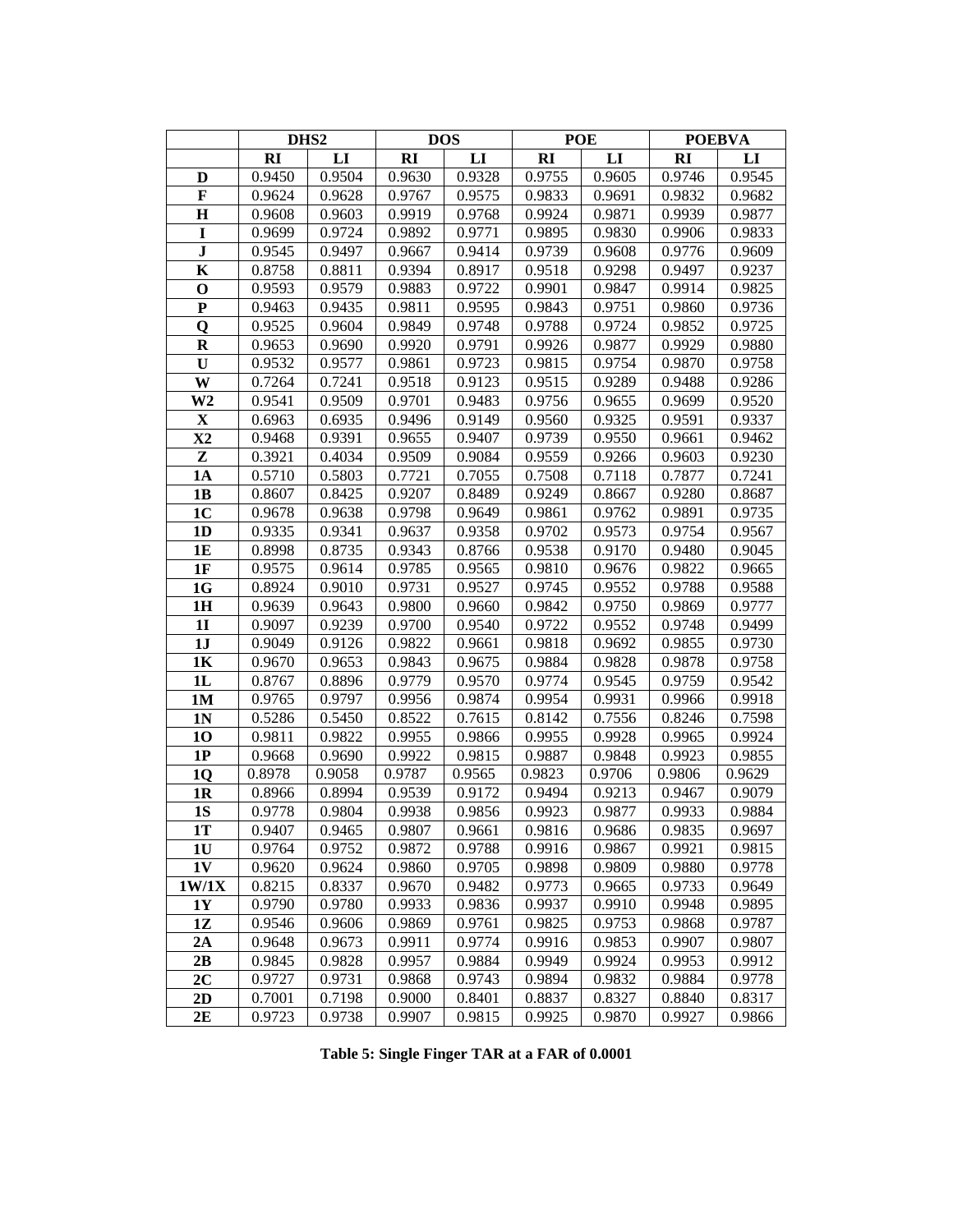|                |        | DHS <sub>2</sub> |        | <b>DOS</b> |           | <b>POE</b> | <b>POEBVA</b> |        |
|----------------|--------|------------------|--------|------------|-----------|------------|---------------|--------|
|                | RI     | LI               | R1     | LI         | <b>RI</b> | LI         | RI            | LI     |
| D              | 0.0550 | 0.0496           | 0.0370 | 0.0672     | 0.0245    | 0.0395     | 0.0254        | 0.0455 |
| $\mathbf F$    | 0.0376 | 0.0372           | 0.0233 | 0.0425     | 0.0167    | 0.0308     | 0.0168        | 0.0318 |
| $\mathbf H$    | 0.0392 | 0.0397           | 0.0081 | 0.0232     | 0.0076    | 0.0129     | 0.0061        | 0.0123 |
| $\mathbf I$    | 0.0301 | 0.0276           | 0.0108 | 0.0229     | 0.0105    | 0.0170     | 0.0094        | 0.0167 |
| ${\bf J}$      | 0.0455 | 0.0503           | 0.0333 | 0.0586     | 0.0261    | 0.0392     | 0.0224        | 0.0391 |
| $\mathbf K$    | 0.1242 | 0.1189           | 0.0606 | 0.1083     | 0.0482    | 0.0702     | 0.0503        | 0.0763 |
| $\mathbf 0$    | 0.0407 | 0.0421           | 0.0117 | 0.0278     | 0.0099    | 0.0153     | 0.0086        | 0.0175 |
| $\mathbf P$    | 0.0537 | 0.0565           | 0.0189 | 0.0405     | 0.0157    | 0.0249     | 0.0140        | 0.0264 |
| Q              | 0.0475 | 0.0396           | 0.0151 | 0.0252     | 0.0212    | 0.0276     | 0.0148        | 0.0275 |
| $\mathbf R$    | 0.0347 | 0.0310           | 0.0080 | 0.0209     | 0.0074    | 0.0123     | 0.0071        | 0.0120 |
| $\mathbf U$    | 0.0468 | 0.0423           | 0.0139 | 0.0277     | 0.0185    | 0.0246     | 0.0130        | 0.0242 |
| W              | 0.2736 | 0.2759           | 0.0482 | 0.0877     | 0.0485    | 0.0711     | 0.0512        | 0.0714 |
| W <sub>2</sub> | 0.0459 | 0.0491           | 0.0299 | 0.0517     | 0.0244    | 0.0345     | 0.0301        | 0.0480 |
| $\mathbf X$    | 0.3037 | 0.3065           | 0.0504 | 0.0851     | 0.0440    | 0.0675     | 0.0409        | 0.0663 |
| $\mathbf{X}2$  | 0.0532 | 0.0609           | 0.0345 | 0.0593     | 0.0261    | 0.0450     | 0.0339        | 0.0538 |
| Z              | 0.6079 | 0.5966           | 0.0491 | 0.0916     | 0.0441    | 0.0734     | 0.0397        | 0.0770 |
| <b>1A</b>      | 0.4290 | 0.4197           | 0.2279 | 0.2945     | 0.2492    | 0.2882     | 0.2123        | 0.2759 |
| 1 <b>B</b>     | 0.1393 | 0.1575           | 0.0793 | 0.1511     | 0.0751    | 0.1333     | 0.0720        | 0.1313 |
| 1 <sub>C</sub> | 0.0322 | 0.0362           | 0.0202 | 0.0351     | 0.0139    | 0.0238     | 0.0109        | 0.0265 |
| 1D             | 0.0665 | 0.0659           | 0.0363 | 0.0642     | 0.0298    | 0.0427     | 0.0246        | 0.0433 |
| 1E             | 0.1002 | 0.1265           | 0.0658 | 0.1234     | 0.0462    | 0.0830     | 0.0520        | 0.0955 |
| 1F             | 0.0425 | 0.0386           | 0.0215 | 0.0435     | 0.0190    | 0.0324     | 0.0178        | 0.0335 |
| 1G             | 0.1076 | 0.0990           | 0.0269 | 0.0473     | 0.0255    | 0.0448     | 0.0212        | 0.0412 |
| 1H             | 0.0361 | 0.0357           | 0.0200 | 0.0340     | 0.0158    | 0.0250     | 0.0131        | 0.0223 |
| 1I             | 0.0903 | 0.0761           | 0.0300 | 0.0460     | 0.0278    | 0.0448     | 0.0252        | 0.0501 |
| 1J             | 0.0951 | 0.0874           | 0.0178 | 0.0339     | 0.0182    | 0.0308     | 0.0145        | 0.0270 |
| 1K             | 0.0330 | 0.0347           | 0.0157 | 0.0325     | 0.0116    | 0.0172     | 0.0122        | 0.0242 |
| 1L             | 0.1233 | 0.1104           | 0.0221 | 0.0430     | 0.0226    | 0.0455     | 0.0241        | 0.0458 |
| 1M             | 0.0235 | 0.0203           | 0.0044 | 0.0126     | 0.0046    | 0.0069     | 0.0034        | 0.0082 |
| 1 <sub>N</sub> | 0.4714 | 0.4550           | 0.1478 | 0.2385     | 0.1858    | 0.2444     | 0.1754        | 0.2402 |
| 10             | 0.0189 | 0.0178           | 0.0045 | 0.0134     | 0.0045    | 0.0072     | 0.0035        | 0.0076 |
| 1P             | 0.0332 | 0.0310           | 0.0078 | 0.0185     | 0.0113    | 0.0152     | 0.0077        | 0.0145 |
| 1Q             | 0.1022 | 0.0942           | 0.0213 | 0.0435     | 0.0177    | 0.0294     | 0.0194        | 0.0371 |
| 1 <sub>R</sub> | 0.1034 | 0.1006           | 0.0461 | 0.0828     | 0.0506    | 0.0787     | 0.0533        | 0.0921 |
| 1S             | 0.0222 | 0.0196           | 0.0062 | 0.0144     | 0.0077    | 0.0123     | 0.0067        | 0.0116 |
| 1T             | 0.0593 | 0.0535           | 0.0193 | 0.0339     | 0.0184    | 0.0314     | 0.0165        | 0.0303 |
| 1 <sub>U</sub> | 0.0236 | 0.0248           | 0.0128 | 0.0212     | 0.0084    | 0.0133     | 0.0079        | 0.0185 |
| 1V             | 0.0380 | 0.0376           | 0.0140 | 0.0295     | 0.0102    | 0.0191     | 0.0120        | 0.0222 |
| 1W/1X          | 0.1785 | 0.1663           | 0.0330 | 0.0518     | 0.0227    | 0.0335     | 0.0267        | 0.0351 |
| 1Y             | 0.0210 | 0.0220           | 0.0067 | 0.0164     | 0.0063    | 0.0090     | 0.0052        | 0.0105 |
| 1Z             | 0.0454 | 0.0394           | 0.0131 | 0.0239     | 0.0175    | 0.0247     | 0.0132        | 0.0213 |
| 2A             | 0.0352 | 0.0327           | 0.0089 | 0.0226     | 0.0084    | 0.0147     | 0.0093        | 0.0193 |
| 2B             | 0.0155 | 0.0172           | 0.0043 | 0.0116     | 0.0052    | 0.0076     | 0.0047        | 0.0088 |
| 2C             | 0.0273 | 0.0269           | 0.0132 | 0.0257     | 0.0106    | 0.0168     | 0.0116        | 0.0222 |
| 2D             | 0.2999 | 0.2802           | 0.1000 | 0.1599     | 0.1163    | 0.1673     | 0.1160        | 0.1683 |
| 2E             | 0.0277 | 0.0262           | 0.0093 | 0.0185     | 0.0075    | 0.0130     | 0.0073        | 0.0134 |

**Table 6: Single Finger FRR at a FAR of 0.0001**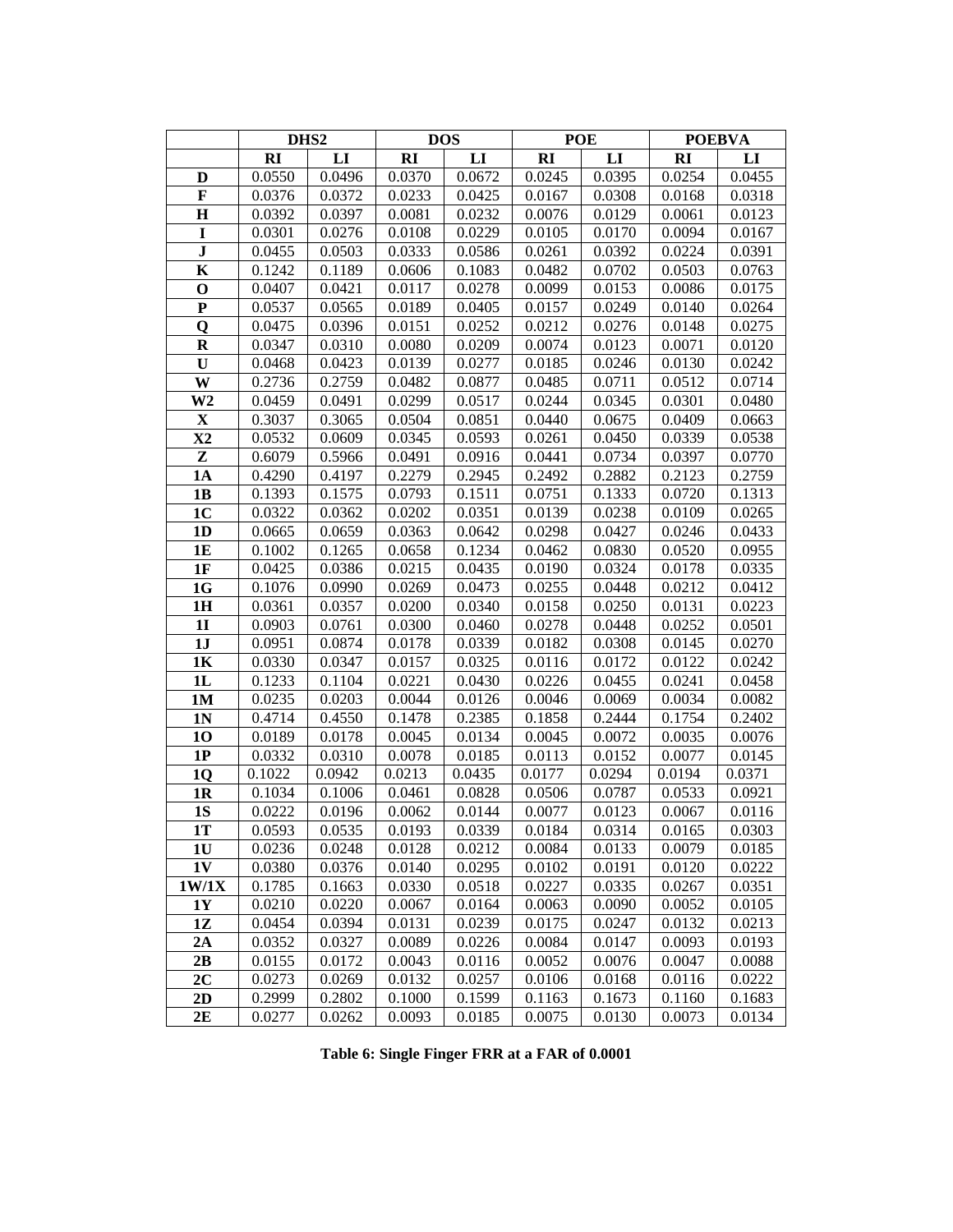|                | DHS <sub>2</sub> | <b>DOS</b> | <b>POE</b> | <b>POEBVA</b> |
|----------------|------------------|------------|------------|---------------|
| D              | 0.0005           | 0.0100     | 0.0001     | 0.0002        |
| $\mathbf F$    | 0.0048           | 0.0001     | < 0.00002  | < 0.00002     |
| $\mathbf H$    | 0.0276           | < 0.00002  | < 0.00002  | < 0.00002     |
| $\mathbf I$    | 0.0017           | < 0.00002  | < 0.00002  | < 0.00002     |
| $\bf J$        | 0.0539           | 0.0019     | < 0.00002  | < 0.00002     |
| $\bf K$        | 0.0588           | 0.0256     | 0.0007     | 0.0009        |
| $\mathbf 0$    | <b>NA</b>        | 0.0000     | < 0.00002  | < 0.00002     |
| ${\bf P}$      | NA               | 0.0001     | < 0.00002  | < 0.00002     |
| Q              | NA               | < 0.00002  | < 0.00002  | < 0.00002     |
| $\bf R$        |                  | < 0.00002  | < 0.00002  | < 0.00002     |
| U              | 0.0794           | < 0.00002  | < 0.00002  | < 0.00002     |
| W              | <b>NA</b>        | 0.0085     | 0.0016     | 0.0024        |
| W <sub>2</sub> | 0.0100           | 0.0003     | 0.0000     | 0.0002        |
| $\mathbf X$    | <b>NA</b>        | 0.0276     | 0.0160     | 0.0113        |
| $\mathbf{X}2$  | 0.0232           | 0.0023     | 0.0019     | 0.0033        |
| Z              | <b>NA</b>        | 0.0079     | 0.0010     | 0.0010        |
| 1A             | <b>NA</b>        | 0.4825     | 0.4624     | 0.4661        |
| 1B             | 0.0678           | 0.2426     | 0.0169     | 0.0163        |
| 1 <sub>C</sub> | 0.0105           | < 0.00002  | < 0.00002  | < 0.00002     |
| 1 <sub>D</sub> | 0.0752           | 0.0215     | 0.0006     | 0.0005        |
| <b>1E</b>      | 0.0207           | 0.1416     | 0.0026     | 0.0043        |
| 1F             | 0.0175           | 0.0002     | < 0.00002  | < 0.00002     |
| 1G             | <b>NA</b>        | 0.0178     | 0.0001     | < 0.00002     |
| 1H             | 0.0145           | < 0.00002  | < 0.00002  | < 0.00002     |
| 1 <sub>I</sub> | 0.0615           | 0.0009     | < 0.00002  | < 0.00002     |
| 1J             | <b>NA</b>        | 0.0014     | < 0.00002  | < 0.00002     |
| 1K             | 0.0036           | < 0.00002  | < 0.00002  | < 0.00002     |
| 1L             | <b>NA</b>        | 0.0002     | < 0.00002  | < 0.00002     |
| 1 <sub>M</sub> | 0.0100           | < 0.00002  | < 0.00002  | < 0.00002     |
| 1 <sub>N</sub> | <b>NA</b>        | <b>NA</b>  | <b>NA</b>  | <b>NA</b>     |
| 10             | 0.0051           | < 0.00002  | < 0.00002  | < 0.00002     |
| 1P             | 0.0232           | < 0.00002  | < 0.00002  | < 0.00002     |
| 1Q             | 0.5771           | 0.0001     | < 0.00002  | < 0.00002     |
| 1 <sub>R</sub> | NA               | 0.0143     | 0.0020     | 0.0027        |
| 1S             | 0.0133           | < 0.00002  | < 0.00002  | < 0.00002     |
| 1T             | 0.0863           | 0.0001     | < 0.00002  | < 0.00002     |
| 1 <sub>U</sub> | 0.0092           | < 0.00002  | < 0.00002  | < 0.00002     |
| 1V             | 0.0054           | < 0.00002  | < 0.00002  | < 0.00002     |
| 1W/1X          | <b>NA</b>        | 0.0060     | < 0.00002  | 0.0001        |
| 1Y             | 0.0065           | < 0.00002  | < 0.00002  | < 0.00002     |
| 1Z             | 0.2564           | < 0.00002  | < 0.00002  | < 0.00002     |
| 2A             | 0.3008           | < 0.00002  | < 0.00002  | < 0.00002     |
| 2B             | 0.0010           | < 0.00002  | < 0.00002  | < 0.00002     |
| 2C             | 0.0037           | < 0.00002  | < 0.00002  | < 0.00002     |
| 2D             | <b>NA</b>        | 0.7048     | 0.5381     | 0.5624        |
| 2E             | 0.0191           | < 0.00002  | < 0.00002  | < 0.00002     |

**Table 7: FAR at a TAR of 0.995**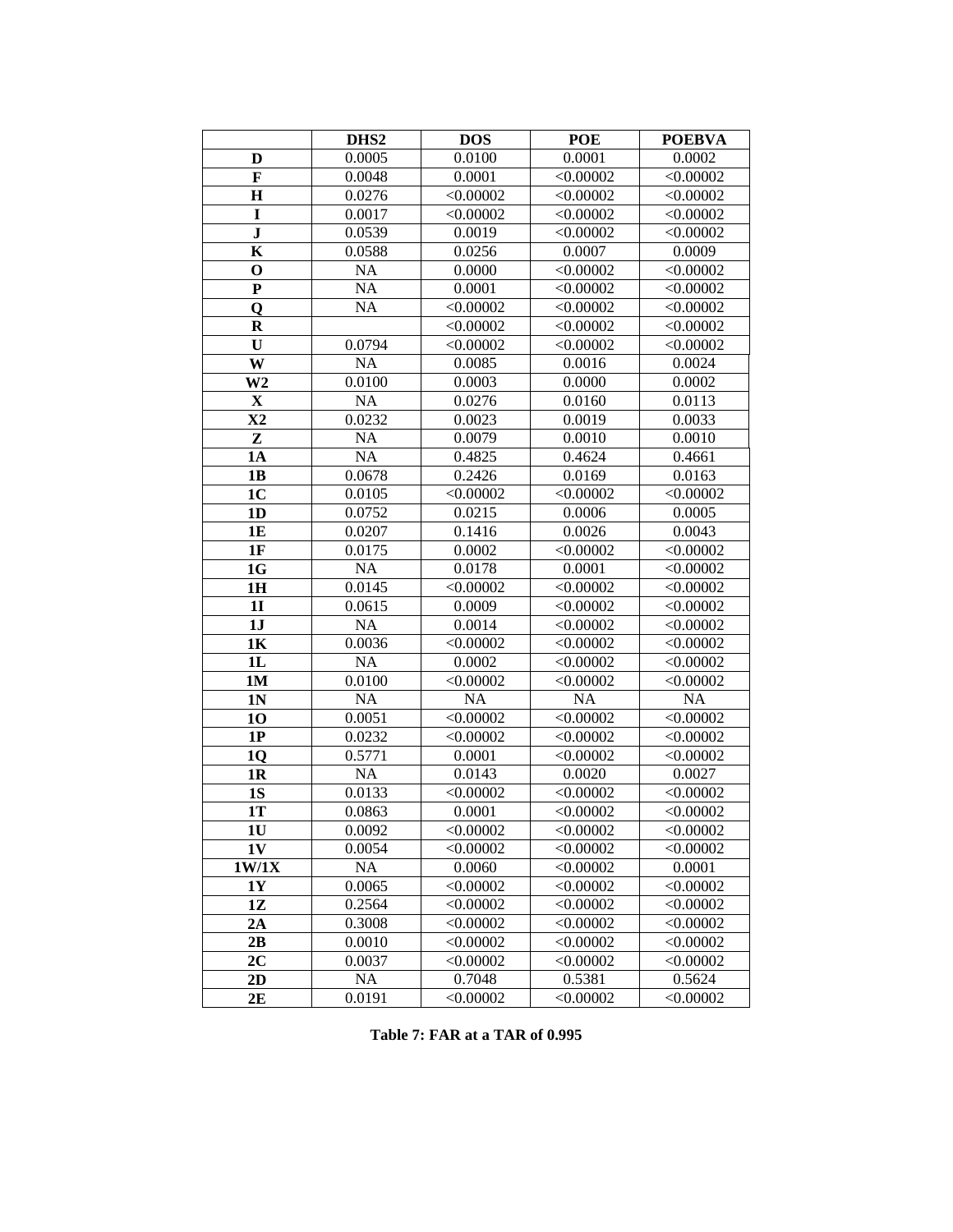|                | DHS <sub>2</sub> | <b>DOS</b> | <b>POE</b> | <b>POEBVA</b> |
|----------------|------------------|------------|------------|---------------|
| D              | 0.0035           | 0.0971     | 0.0018     | 0.0027        |
| $\mathbf F$    | 0.0188           | 0.0057     | 0.0001     | 0.0001        |
| $\mathbf H$    | <b>NA</b>        | 0.0002     | < 0.00002  | < 0.00002     |
| $\mathbf I$    | 0.0070           | 0.0002     | < 0.00002  | < 0.00002     |
| ${\bf J}$      | 0.4675           | 0.0582     | 0.0004     | 0.0013        |
| $\bf K$        | 0.3594           | 0.2123     | 0.0174     | 0.0220        |
| $\mathbf 0$    | <b>NA</b>        | 0.0009     | < 0.00002  | < 0.00002     |
| ${\bf P}$      | NA               | <b>NA</b>  | < 0.00002  | < 0.00002     |
| Q              | NA               | <b>NA</b>  | 0.0002     | 0.0005        |
| $\bf R$        | <b>NA</b>        | 0.0001     | < 0.00002  | < 0.00002     |
| U              | 0.1349           | 0.0031     | 0.0001     | 0.0002        |
| W              | <b>NA</b>        | <b>NA</b>  | 0.0731     | 0.0411        |
| W <sub>2</sub> | 0.0627           | 0.0061     | 0.0008     | 0.0033        |
| $\mathbf X$    | <b>NA</b>        | 0.1021     | 0.0352     | 0.0332        |
| $\mathbf{X}2$  | 0.1022           | 0.0149     | 0.0080     | 0.0153        |
| Z              | <b>NA</b>        | <b>NA</b>  | 0.0163     | 0.0187        |
| 1A             | <b>NA</b>        | 0.7482     | 0.8057     | 0.7266        |
| 1B             | 0.4394           | <b>NA</b>  | 0.1820     | 0.1406        |
| 1 <sub>C</sub> | 0.1343           | 0.0008     | < 0.00002  | < 0.00002     |
| 1 <sub>D</sub> | 0.4510           | 0.1506     | 0.0673     | 0.0281        |
| <b>1E</b>      | 0.1716           | <b>NA</b>  | 0.0497     | 0.0706        |
| 1F             | 0.0819           | 0.0040     | 0.0001     | 0.0001        |
| 1G             | <b>NA</b>        | <b>NA</b>  | 0.0400     | 0.0172        |
| 1H             | 0.1538           | 0.0004     | < 0.00002  | < 0.00002     |
| 1 <sub>I</sub> | 0.5935           | 0.0700     | 0.0014     | 0.0038        |
| 1J             | <b>NA</b>        | 0.0462     | 0.0013     | 0.0010        |
| 1K             | 0.0301           | 0.0010     | < 0.00002  | < 0.00002     |
| 1L             | <b>NA</b>        | 0.0028     | 0.0011     | 0.0010        |
| 1 <sub>M</sub> | 0.1138           | < 0.00002  | < 0.00002  | < 0.00002     |
| 1 <sub>N</sub> | <b>NA</b>        | <b>NA</b>  | NA         | <b>NA</b>     |
| 10             | 0.0703           | < 0.00002  | < 0.00002  | < 0.00002     |
| 1P             | 0.2223           | < 0.00002  | < 0.00002  | < 0.00002     |
| 1Q             | 0.7064           | 0.0026     | 0.0001     | 0.0007        |
| 1 <sub>R</sub> | <b>NA</b>        | 0.0975     | 0.0215     | 0.0191        |
| 1S             | 0.1346           | < 0.00002  | < 0.00002  | < 0.00002     |
| 1T             | 0.4278           | 0.0031     | 0.0001     | 0.0002        |
| 1 <sub>U</sub> | 0.0485           | 0.0001     | < 0.00002  | < 0.00002     |
| 1V             | 0.0359           | 0.0005     | < 0.00002  | < 0.00002     |
| 1W/1X          | <b>NA</b>        | 0.0899     | 0.0007     | 0.0014        |
| 1Y             | 0.0716           | < 0.00002  | < 0.00002  | < 0.00002     |
| 1Z             | <b>NA</b>        | 0.0058     | 0.0001     | 0.0001        |
| 2A             | 0.5762           | 0.0001     | < 0.00002  | 0.0007        |
| 2B             | 0.0302           | < 0.00002  | < 0.00002  | < 0.00002     |
| 2C             | 0.0318           | 0.0002     | < 0.00002  | < 0.00002     |
| 2D             | <b>NA</b>        | 0.9052     | 0.8071     | 0.8378        |
| 2E             | 0.1142           | < 0.00002  | < 0.00002  | < 0.00002     |

**Table 8: FAR at a TAR of 0.998**